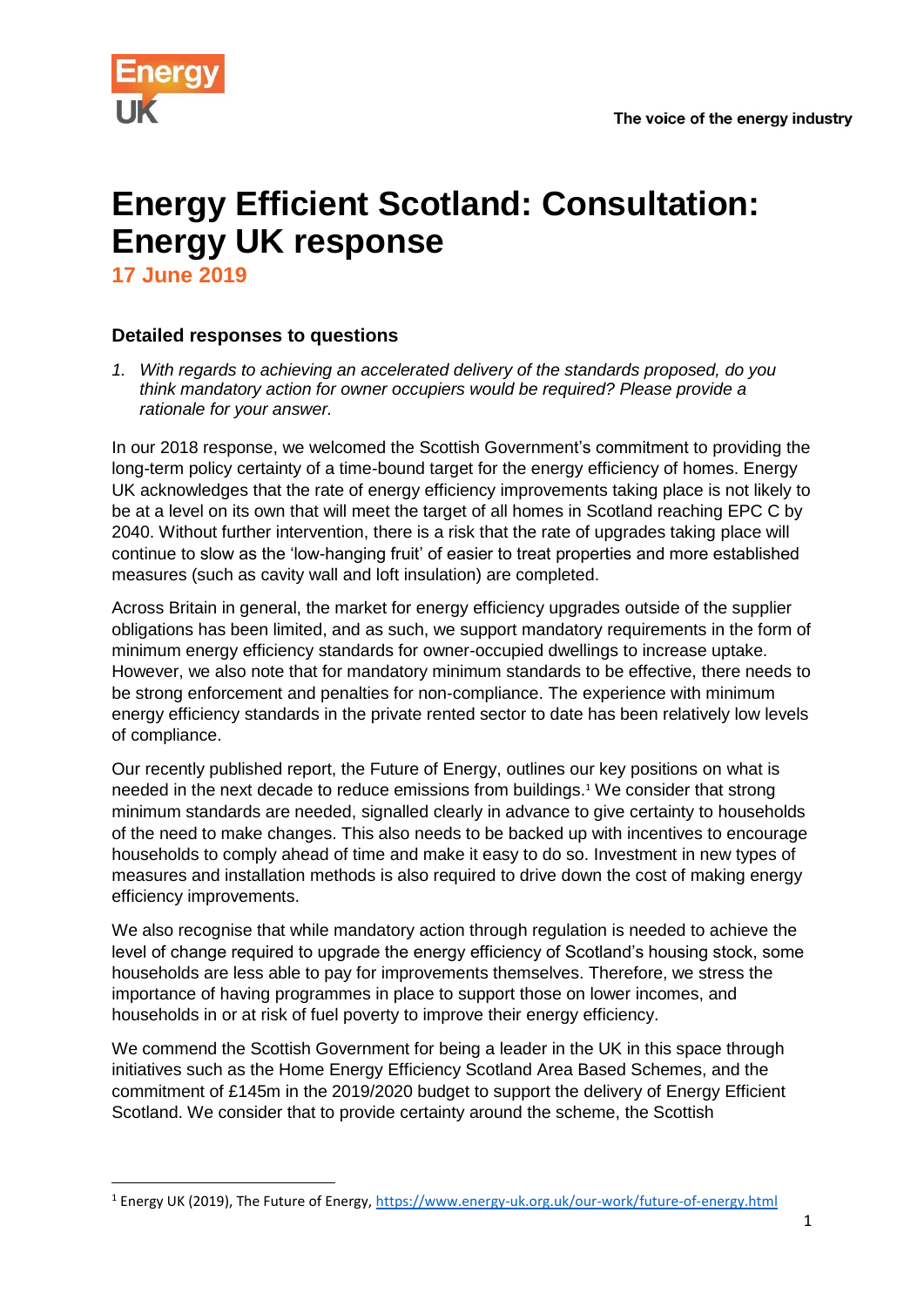Government should develop detailed funding arrangements for the full lifetime of the scheme as far in advance as possible.

*2. What trigger points, e.g. sale, renovation, etc. could be used to require owner occupiers to undertake energy efficiency improvements?*

The use of trigger points to require owner occupiers to undertake energy efficiency improvements is a useful mechanism to ensure improvements take place, while minimising excessive disruption to occupants. The sale, tenancy and renovation of a property are useful points to require energy upgrades at the same time.

We consider that the responsibility to undertake energy efficiency improvements at the point of sale could be placed on either the seller or the buyer of a property. There are circumstances where buyers would be better placed to fulfil this responsibility, such as where the seller is moving to a care facility and is unable to arrange improvements themselves. A responsibility on the buyer could come with a fixed timeframe to make necessary improvements or incur a penalty. Alternatively, if with a seller responsibility, there could be a requirement, in lieu of upgrading the property before sale, to set aside funds as part of the sale process for future energy efficiency improvements to be carried out by the buyers.

We support the approach being driven in standards such as PAS2035, and the current policy intent of ECO3, to encourage multiple energy efficiency measures to be fitted at the same time to minimise disruption to households. The concept of deep, whole-house retrofitting is being recognised as the most efficient way to achieve significant reductions in household energy use and carbon emissions. Trigger points such as sale and renovation are a way to encourage households to install multiple measures, as the scale of the retrofitting required can be more manageable if other works are taking place at the same time, or occupants are vacating the property due to a sale.

However, we also acknowledge that in some cases, requiring significant upgrades at a single point in time can be impractical or unaffordable for some households. We would encourage the Scottish Government to carefully consider the circumstances where it may not be feasible to comply with minimum requirements all at once. In this light, we consider that better information is useful to help homeowners understand the improvements they could make to their properties over time. Comprehensive energy efficiency advice, is therefore important.

*3. When should mandatory energy efficiency targets be introduced for the owner-occupied sector? Should they be introduced before 2030?*

As recommended in our Future of Energy report, Energy UK considers that both domestic and non-domestic buildings should be at least an EPC Band C by 2030, or 2035 at the latest, to be sold or leased. Signalling an ambitious target for minimum standards ahead of time provides confidence and certainty to building owners that they need to act on energy efficiency. At the same time, clearly signalled targets give owner occupiers the opportunity to comply with regulations ahead of time. Coupled with strong incentives for the able to pay market, this could significantly increase uptake of energy efficiency measures.

*4. From a supply chain perspective, do you think bringing forward the timescales for the Programme would have a positive or negative effect on quality, skills & capacity and consumer protection? Please provide a rationale, and evidence where possible.*

There is a risk that significantly ramping up delivery will put pressure on the quality of delivery if not managed effectively. However, if timescales are signalled well in advance, this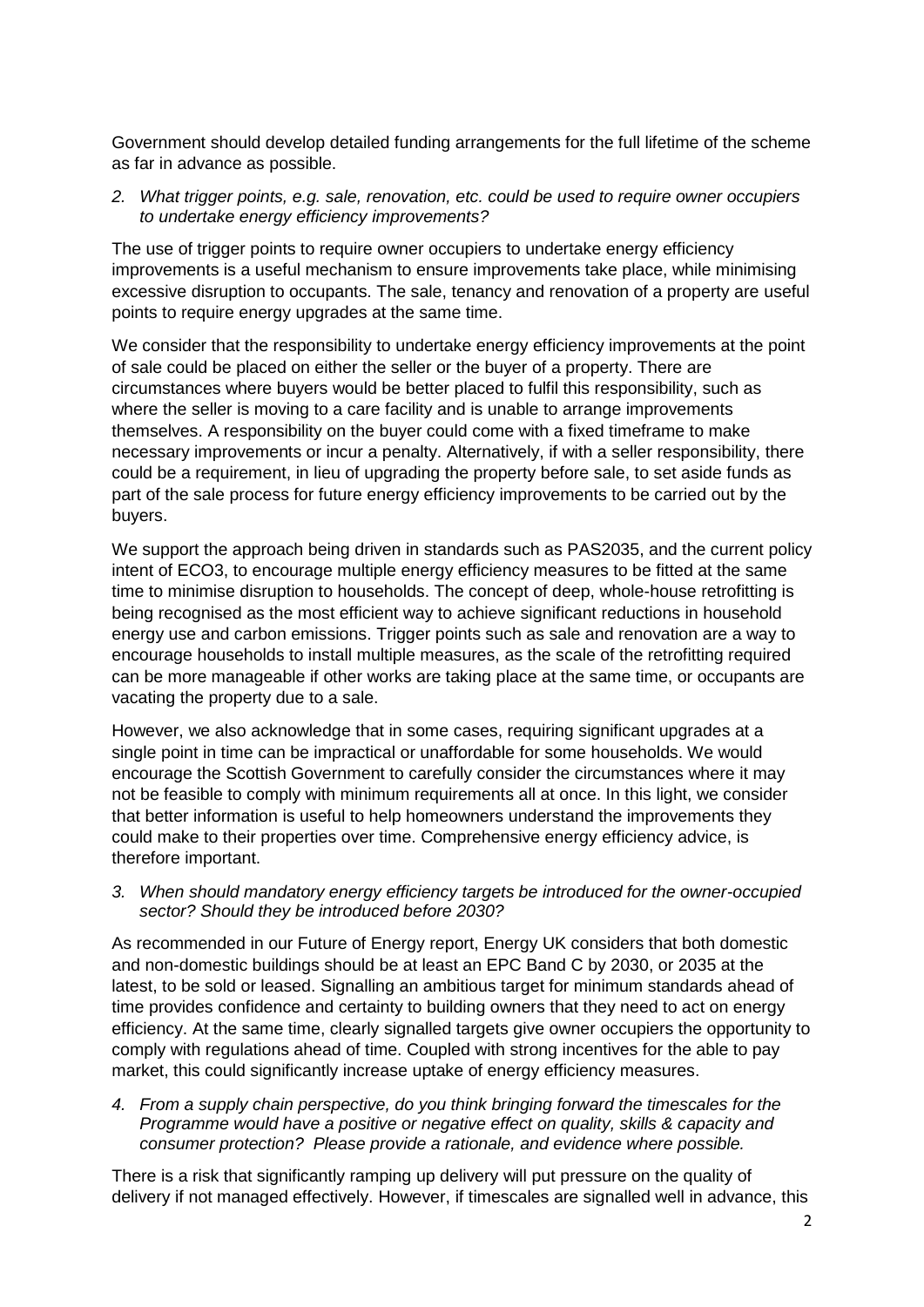could encourage new entrants to enter the market to meet the increased demand. The market for energy efficiency measures in the UK has traditionally been one characterised by 'boom and bust' cycles given its reliance on supplier subsidies. A more comprehensive programme for energy efficiency, backed up by public funding and a sustainable private market, could address this issue.

In saying this, a strong quality assurance framework is needed alongside ramped up delivery to ensure that energy efficiency measures are installed correctly and perform as expected. Therefore, we also welcome the Scottish Government's commitment to work with training providers to ensure skilled and qualified staff are available to deliver the level of change needed.

# *5. In your view, how would accelerating Energy Efficient Scotland help, and/or how would it hinder, plans to address fuel poverty?*

Care needs to be taken to make sure that improvements in energy efficiency do not result in greater hardship or expense for those already finding it difficult to heat their homes. This is why ensuring adequate support to those in or at risk of fuel poverty is important. Energy UK supported the Fuel Poverty (Target, Definition and Strategy) (Scotland) Bill in our response to the call for evidence in November 2018, and noted that support needs to be made available for those unable to fund the cost of energy efficiency improvements themselves.

We acknowledge the concerns outlined in the consultation document that accelerated delivery of low-carbon heating sources could create negative outcomes for households in fuel poverty. This should be addressed by exploring existing areas of no or low regrets for joint heating and energy efficiency deployment to ensure that the transition incurs lowest cost and lowest disruption for customers. These measures include the opportunity to direct delivery towards those unable to pay, to enable those customers to be among the first to benefit from any reduction in the cost of heating their homes and the broader benefits derived from having a warm home.

*6. With regards to reducing the emissions associated with the supply of heat, what are your views on consideration of energy efficient improvements alongside changes to heating systems?*

We support an emphasis on a whole-house approach to energy efficiency upgrades, and considering wider energy efficiency measures when a heating system is upgraded is a sensible way to encourage this practice. Many of the energy efficiency measures that have been delivered to date through schemes such as ECO have been single measures, meaning that a significant proportion of dwellings that have already been treated will require further retrofitting in future, increasing disruption for households.

Requiring other upgrades, such as improved insulation, at the same time as a heating system upgrade may also make low-carbon options more attractive and cost effective. Lowcarbon measures such as air-source heat pumps are currently more expensive to operate than carbon-based systems such as gas boilers. Addressing building fabric makes lowcarbon options more feasible.

# *7. What are your views on using change of tenancy as a trigger to require the increased standard?*

Change of tenancy is a useful trigger point to require energy efficiency upgrades. As noted in the consultation document, tenants in the private rented sector change dwellings far more frequently than in the owner-occupied sector and as such, it should be faster to upgrade these dwellings in this way through regulatory requirements alone.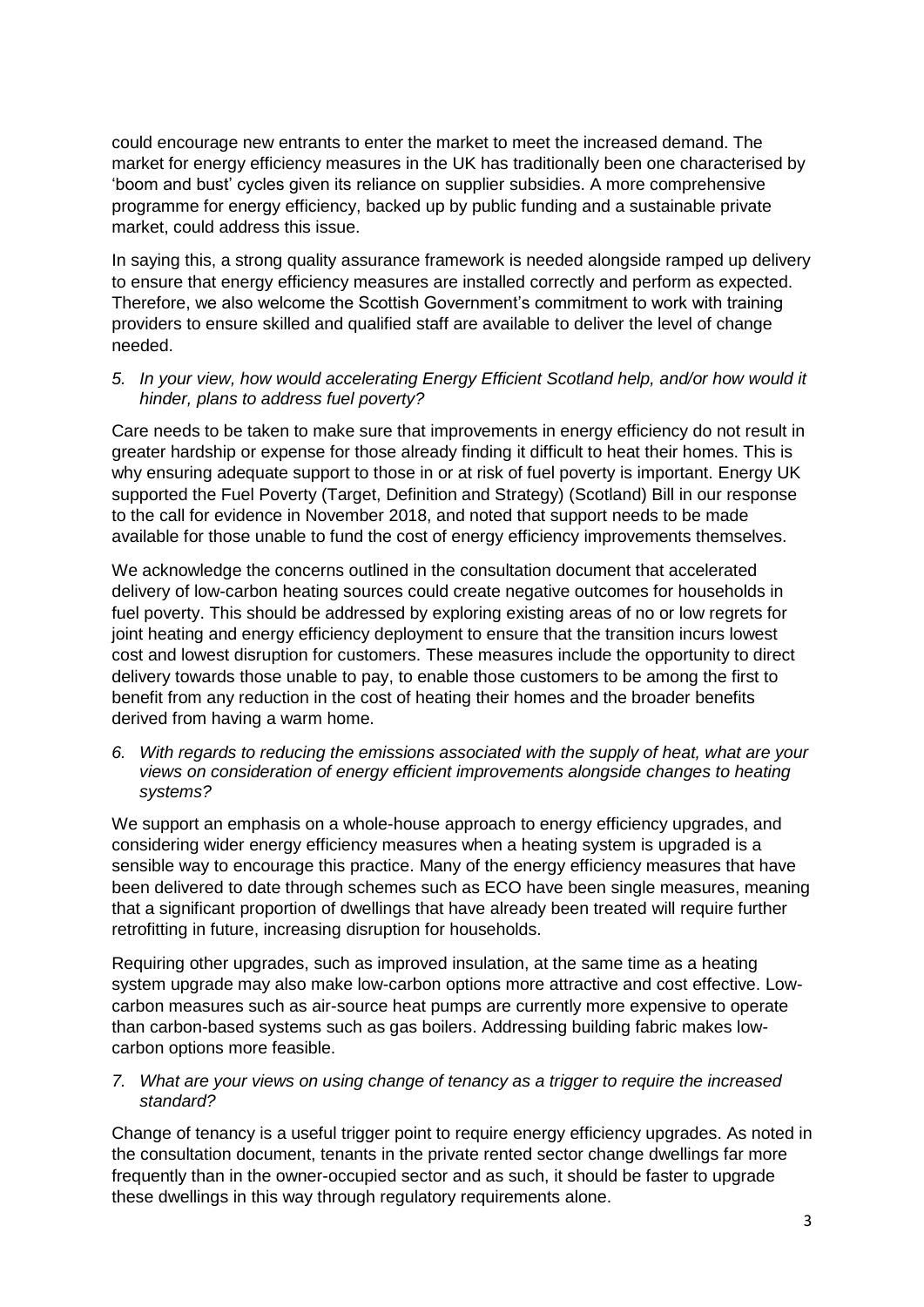We would welcome more detail on how requirements relating to a change in tenancy will be enforced. It is important that the agency responsible for ensuring compliance with the standard have access to tenancy information in order to know when a new tenancy agreement is entered into for a property that would be subject to the standard.

#### *8. What are your views on using 1 April 2025 as the date to start applying the minimum standard of C when there is a change in tenancy?*

Energy UK strongly considers that landlords have a duty to ensure that the properties they let out are of a good standard and are affordable for tenants to heat. We welcomed the previous proposal for all PRS properties to be at least EPC band C by 2030, and applying the minimum standard from 2025 as tenancies are changed is a logical step to ensure this target is met.

Requiring compliance well ahead of the target date may also support the supply chain's capacity to upgrade PRS properties. With a single, set target there is a risk that landlords will only look to comply with the standard immediately before the target date, putting pressure on the supply chain and costs.

As with our responses to questions 1 and 8, we consider that robust enforcement to underpin the minimum standard will be required to ensure landlords comply with this requirement.

*9. With regards to providing a useful tool to landlords planning and executing improvement works, what are your views on basing any cap of required works on a definition of costeffectiveness and technical feasibility?*

As stated in our 2018 response, any definition of cost-effective needs to be workable with regard to the measures available for a given property. The estimated savings of a measure are notoriously difficult to calculate as is the pay-back period. For some improvements, the lifetime of the measure will be very long. It is unclear to Energy UK whether the definition would allow for situations where there are no savings as a result of energy efficiency improvements. It is often the case that fuel poor households simply cannot afford to heat their homes properly and as a result will not be turning on their heating. The installation of energy efficiency measures should improve this situation in that these households will be able to afford to heat their homes and use the needed electricity/gas. In these instances, there would be no savings.

The estimated lifetime for some measures can be very long. Energy UK is concerned that the proposed definition does not seem to take into account whether a measure is affordable in the first place for the households who will be funding them. If a household or landlord is looking to invest to insulate a solid wall property, the cost for this will be very high. The Scottish Government should, therefore, consider whether additional support for these types of measures can be provided through grant funding etc.

We also note that there is a risk that the proposed definition will restrict the number of options available to households or landlords which could ultimately result in properties not being cost-effective to treat and thus not meeting the required standard. This would make the overall Long-Term Standard difficult for the housing sector to meet. The Scottish Government should carefully consider how it might address the points raised above in finalising its definition of what makes a measure cost-effective.

As Energy Efficient Scotland sets long-term targets, it is important that any definition of technical feasibility takes into account advances in technology and installation methods over time. Given the length of the targets and timeframes set out, it is possible that the cost of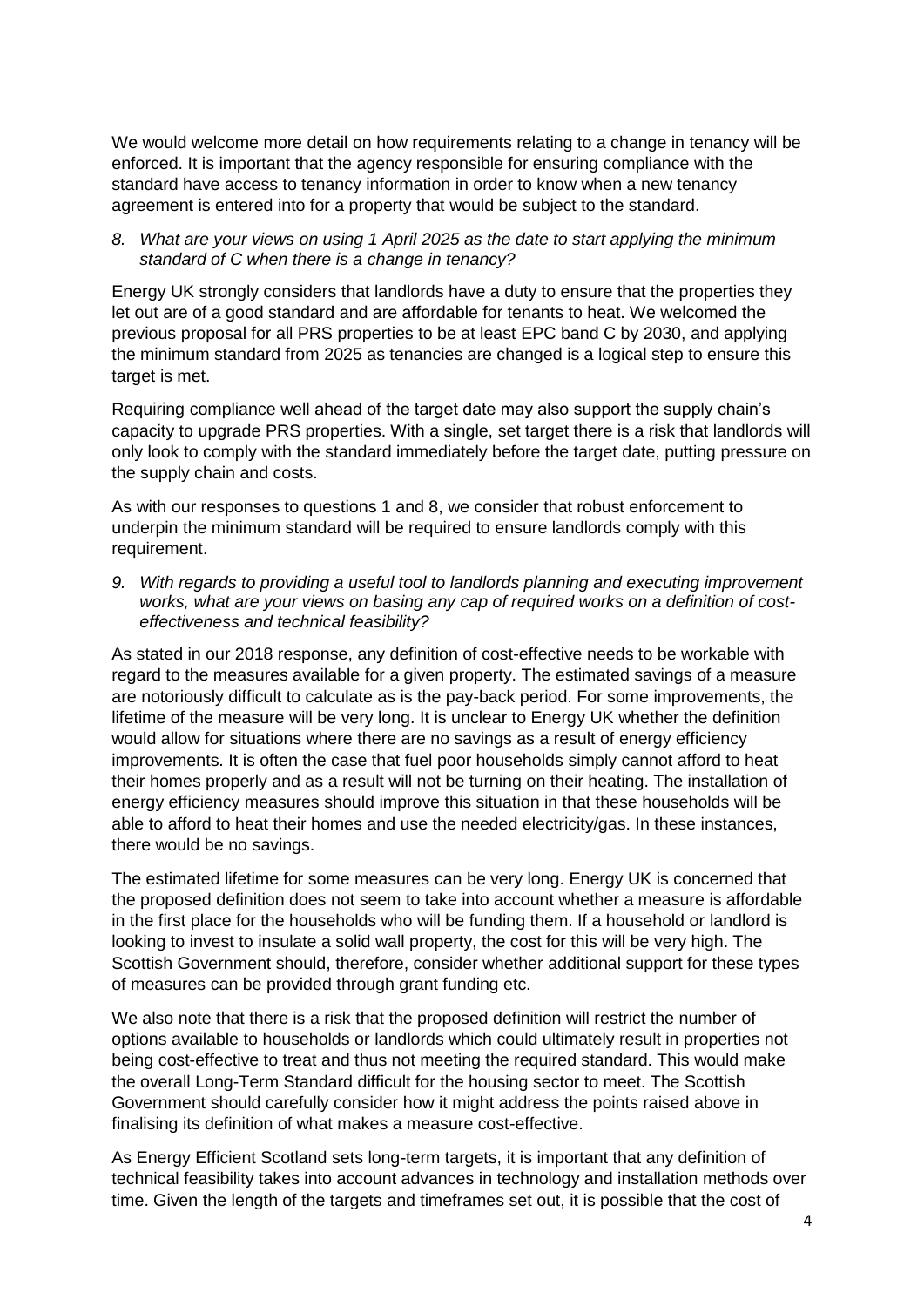some measures will reduce and become cost-effective to carry out. Any exemptions based on technical feasibility should have a defined review period shorter than the life of the Energy Efficient Scotland programme, after which the property owner should be required to carry out an improvement or apply for a further exemption if the measure remains costprohibitive.

The level of any cap is also an important consideration. England's PRS cap was set last year at £3,500, and as a result less than 50% of EPC rated F and G homes are expected to be upgraded above EPC band E by 2020. Energy UK supported a cost cap of £5,000, as this captured a far higher range of measures, and would have seen more properties being brought up to an EPC band E or higher.

*10. The Short Life Working Group have made recommendations which they believe represent the actions required to ensure that Energy Efficient Scotland will achieve consistently high levels of quality, health and safety and consumer protection. Do you agree? If not, what more or less should be done?*

The recommendations of the Short Life Working Group appear similar to the recommendations made in the Each Home Counts Review in 2016, which Energy UK supports. The Review recommended the creation of a new framework for quality assurance and consumer protection, backed up by a new quality mark, code of conduct for consumer engagement, consistency in standards across certification bodies for different measures and more robust consumer advice and customer journey pathways.

As a result of Each Home Counts, Trustmark has been established to implement the recommendations, and is in the process of developing the necessary frameworks to provide a central system for lodging records of energy efficiency installations to improve the customer journey and identify risk areas for auditing scrutiny. Other improvements will include improving the enforcement of standards and the consistency of their application across certification bodies and scheme providers.

We would encourage Energy Efficient Scotland to take an approach to quality, health and safety and consumer protection that is consistent with the recommendations of the Each Home Counts Review, and where possible avoid any duplication in processes that could add additional costs to the supply chain.

*11. Do you have any views on how this can be achieved whilst at the same time ensuring maximum participation from suppliers across Scotland regardless of their size and geographical location?*

Our members' experience with delivering ECO in Scotland is that a quality assurance framework needs to take into consideration the delivery of measures in rural, remote and island communities. Due to the distances involved, installers often carry out multiple installations at once to mitigate the additional costs associated with transporting personnel and materials to these areas. Any quality assurance work that involves pre, mid or postinstallation inspection should be designed with these factors in mind, to minimise the costs of compliance for the supply chain.

Additionally, ensuring consistency wherever possible with other efforts to improve quality and consumer protection in the industry will help to minimise the cost of compliance for the supply chain.